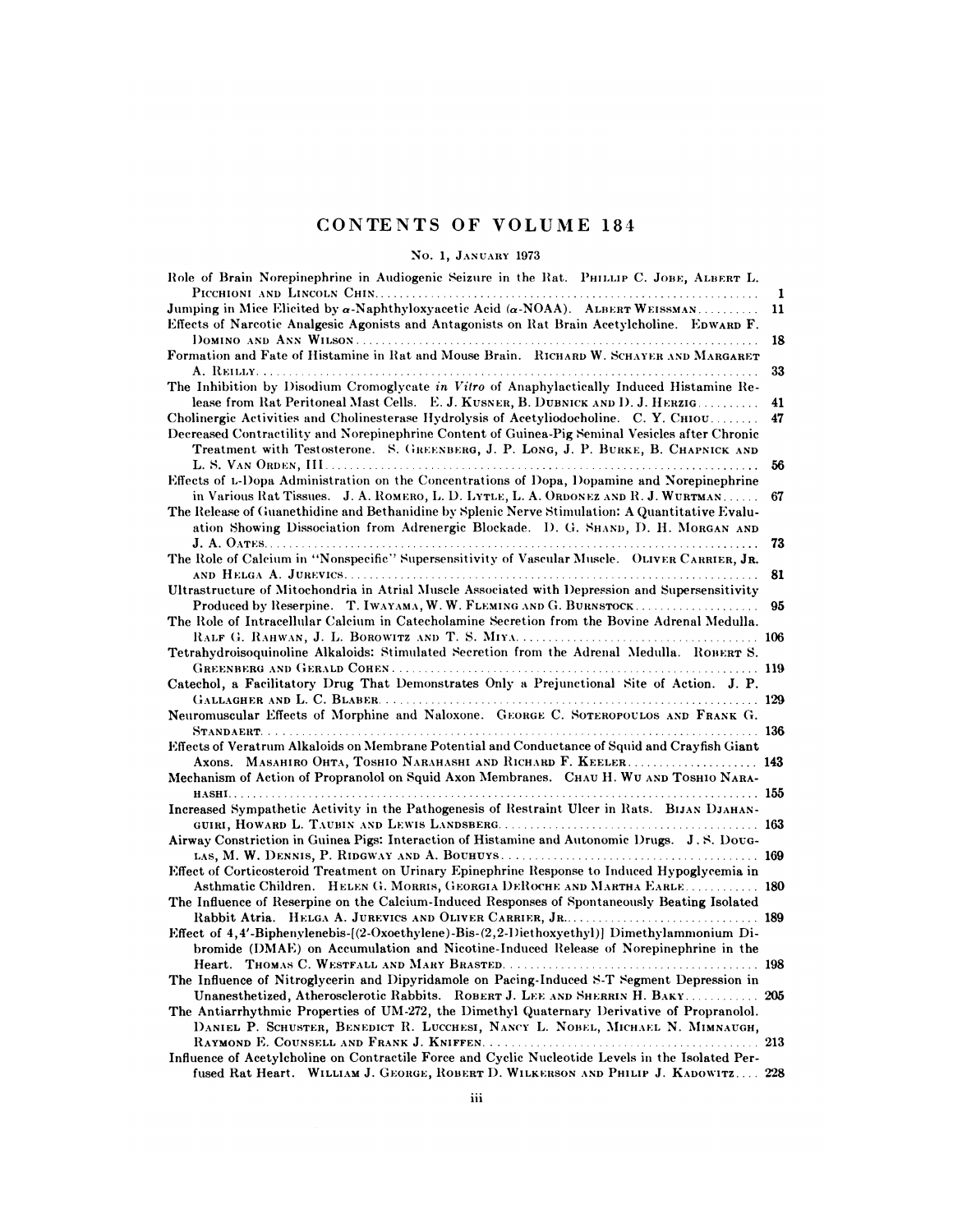## **CONTENTS**

| Stimulation of Sodium Reabsorption by Dinitrophenol in the Dog Kidney. A. QUINTANILLA, P.                                                                                                             |  |
|-------------------------------------------------------------------------------------------------------------------------------------------------------------------------------------------------------|--|
| A Study on the Mechanism of Vasopressin Escape: Effects of Chronic Vasopressin and Overhydra-<br>tion on Renal Tissue Osmolality and Electrolytes in Dogs. W. Y. CHAN.                                |  |
| Kinetics of Anticoagulant Effect of Dicumarol in Rats. LEMUEL B. WINGARD, JR. AND GERHARD                                                                                                             |  |
| Studies on 1, 1, 1-Trichloro-2, 2-Bis(p-Chlorophenyl) Ethane (DDT)-Induced Hyperthermia: Effects                                                                                                      |  |
| A Sensitive Radiometric Assay of Aminopyrine N-Demethylation. ALAN P. POLAND AND DANIEL                                                                                                               |  |
| <b>Effect</b> of $\beta$ , $\beta$ -Diffuoro Substitution on the Disposition and Pharmacological Effects of 4-Chloro-<br>amphetamine in Rats. RAY W. FULLER, HAROLD D. SNODDY AND BRYAN B. MOLLOY 278 |  |
| <b>Factors Affecting the Production and Accumulation of Uterine Luminal Fluid in the Rat. E. A.</b>                                                                                                   |  |
| The Distribution of Selected Substances into Rat Uterine Luminal Fluid. E. A. CONNER AND                                                                                                              |  |

# No. 2, FEBRUARY 1973

| Increase in Sodium Permeability of Squid Axon Membranes by $\alpha$ -Dihydrograyanotoxin II. Issen   |     |
|------------------------------------------------------------------------------------------------------|-----|
|                                                                                                      | 299 |
| Characterization of Batrachotoxin-Induced Depolarization of the Squid Giant Axons. E. X.             |     |
|                                                                                                      |     |
| The Pharmacology of Batrachotoxin. V. A Comparative Study of Membrane Properties and the             |     |
| Effect of Batrachotoxin on Sartorius Muscles of the Frogs Phyllobates aurotaenia and Rana            |     |
| pipiens. E. X. ALBUQUERQUE, J. E. WARNICK, F. M. SANSONE AND J. DALY 315                             |     |
| Effect of Catecholamine Analogs on Control of Actomyosin by Native Tropomyosin and Calcium:          |     |
| The Nature of the Negative Inotropic Receptor. CARL R. HONIG AND Y. SURENDRANATH                     |     |
|                                                                                                      | 330 |
| Studies of the Presynaptic Effect of $\beta$ -Bungarotoxin on Neuromuscular Transmission. C.C.CHANG, |     |
|                                                                                                      | 339 |
| Inhibition of Adrenergic Neurotransmission by Parasympathomimetics in the Rabbit Ear Artery.         |     |
|                                                                                                      |     |
| Inhibition by Cadmium Ions of the Electrical Activity of Sinoatrial Nodal Pacemaker Fibers and       |     |
|                                                                                                      |     |
| Vasoconstriction Produced by Hallucinogens on Isolated Human and Sheep Umbilical Vasculature.        |     |
|                                                                                                      | 366 |
| Similarities and Differences between Mescaline, Lysergic Acid Diethylamide-25 (LSD) and d-Am-        |     |
| phetamine on Various Components of Fixed Interval Responding in the Rat. H. A. TILSON                |     |
|                                                                                                      | 376 |
| The Effects of Chlorpromazine, Pentobarbital, Chlordiazepoxide and d-Amphetamine on Rates of         |     |
|                                                                                                      | 385 |
| Quantitative Aspects of Precipitated Abstinence in Morphine-Dependent Rats. EDDIE WEI,               |     |
|                                                                                                      | 398 |
| Morphine Pellet Implantation in Rats: Quantitative Assessment of Tolerance and Dependence.           |     |
|                                                                                                      | 404 |
| Biliary Excretion of Morphine-3-Glucuronide and Morphine-3-Ethereal Sulfate by Different Path-       |     |
| ways in the Rat. RICHARD E. PETERSON AND JAMES M. FUJIMOTO 409                                       |     |
| The Effect of Cyproterone Acetate Pretreatment on the in Vitro Metabolism of Aniline, Hexo-          |     |
| barbital and $H$ -Digitoxigenin. R. E. TALCOTT AND S. J. STOHS.                                      | 419 |
| Identification by Gas Chromatography-Mass Spectrometry of Dihydrodigitoxin—A Metabolite of           |     |
|                                                                                                      |     |
| Methimazole: Absorption, Metabolism and Excretion in the Albino Rat. D. S. SITAR AND D. P.           |     |
| Thornhill. .                                                                                         | 432 |
| Morphologic and Biochemical Changes in the Gut after Chronic Treatment with L-Dopa. LEONOR           |     |
| RIVERA-CALIMLIM, BRUCE H. BOSMANN, DAVID P. PENNEY AND LOUIS LASAGNA                                 | 440 |
| Measurement of Gastrointestinal Blood Loss in the Rat: The Effect of Aspirin, Phenylbutazone         |     |
|                                                                                                      |     |

Metabolism and Pharmacokinetics of a New Nonsteroid, Anti-Inflammatory Agent, 2-(3-Chloro-0-

 $\mathbf{iv}$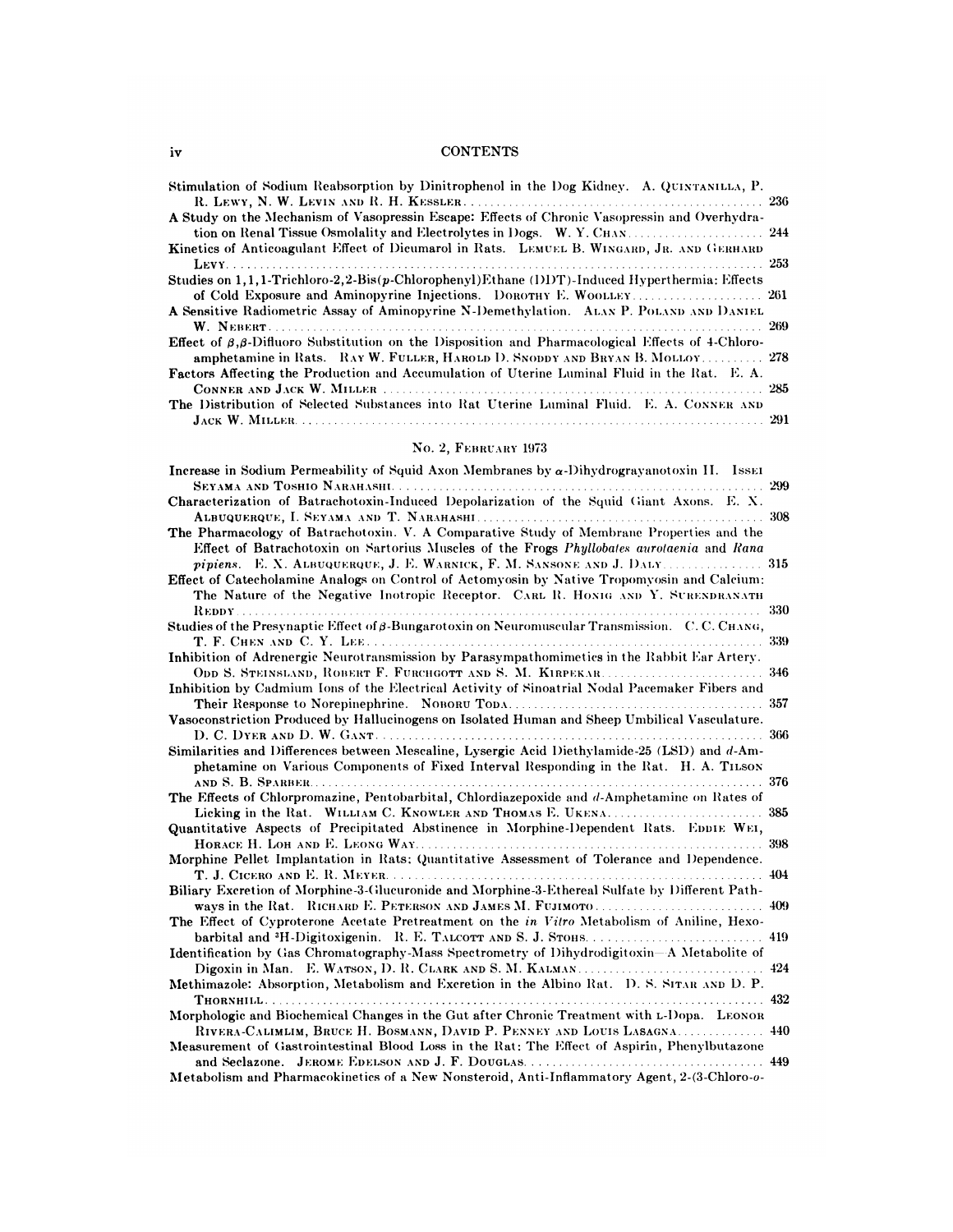## **CONTENTS**

| Toluidino) Nicotinic Acid (Clonixin) in Rats, Dogs and Monkeys. B. KATCHEN, S. BUXBAUM,                                                                                                        |  |
|------------------------------------------------------------------------------------------------------------------------------------------------------------------------------------------------|--|
| Transport of Salicylic Acid by the Choroid Plexus in Vitro. ANTONIO V. LORENZO AND REYNOLD                                                                                                     |  |
| Micropuncture Study of the Effect of Triflocin on Tubular Reabsorption in Rats. MICHAEL L.                                                                                                     |  |
|                                                                                                                                                                                                |  |
| Strain Differences in Metabolism and Susceptibility to the Nephrotoxic Effects of Methoxyflurane                                                                                               |  |
| Placental Transfer and Tissue Distribution of Mescaline- <sup>14</sup> C in the Mouse. NANDKUMAR S. SHAH,                                                                                      |  |
| Tachyphylaxis of Guinea-Pig Ileum to Histamine and Furtrethonium. R. E. GossELIN AND R. S.                                                                                                     |  |
| Repeated Acquisition as a Behavioral Base Line for Studying Drug Effects. DONALD M. THOMPSON 506<br>The Reduction of Lidocaine Clearance by dl-Propranolol: An Example of Hemodynamic Drug In- |  |
| teraction. ROBERT A, BRANCH, DAVID G. SHAND, GRANT R. WILKINSON AND ALAN S. NIES 515                                                                                                           |  |
| No. 3, MARCH 1973                                                                                                                                                                              |  |
| Development of Tolerange in Pignons to Repartized Effects of a New Benzonyrum Depiretive                                                                                                       |  |

| Development of Tolerance in Pigeons to Behavioral Effects of a New Benzopyran Derivative.             |     |
|-------------------------------------------------------------------------------------------------------|-----|
| Operant Behavior in the Morphine-Dependent Rhesus Monkey. STEPHEN G. HOLTZMAN AND                     |     |
|                                                                                                       | 528 |
| Involvement of Nigro-Striatal Neurons in the in Vivo Release of Dopamine by Amphetamine,              |     |
| Amantadine and Tyramine. P. F. VON VOIGTLANDER AND K. E. MOORE 542                                    |     |
| Activation of the Pathway from Locus Coeruleus to Rat Cerebellar Purkinje Neurons: Pharma-            |     |
| cological Evidence of Noradrenergic Central Inhibition. B. J. HOFFER, G. R. SIGGINS, A. P.            |     |
|                                                                                                       | 553 |
| The Rate of Formation of 3-Methoxy-4-Hydroxyphenylethyleneglycol Sulfate in Brain as an Esti-         |     |
| mate of the Rate of Formation of Norepinephrine. J. L. MEEK AND N. H. NEFF 570                        |     |
| Specific Inhibition by $\alpha$ -Methyltyrosine of Amphetamine-Induced Amine Release from Brain.      |     |
|                                                                                                       |     |
| Effect of Sympathomimetic Drugs on Incorporation in Vivo of Intracisternally Injected $^{33}P_i$ into |     |
| Phospholipids of Rat Brain. R. O. FRIEDEL, J. R. JOHNSON AND S. M. SCHANBERG 583                      |     |
| Effects of Atropine, Tetrodotoxin and Lidocaine on Rebound Excitation of Guinea-Pig Small In-         |     |
|                                                                                                       |     |
| Effect of Propranolol on the Fast Inward Sodium Current in Frog Atrial Muscle. MERRILL TARR,          |     |
| EUGENE F. LUCKSTEAD, PATRICIA A. JUREWITZ AND HANS G. HAAS 599                                        |     |
| The Effects of Lidocaine on Potassium Efflux from Various Tissues of Dog Heart. EMILIO KABELA. 611    |     |
| Electrophysiologic Effects of Phenothiazines on Canine Cardiac Fibers. MAKOTO ARITA AND               |     |
|                                                                                                       |     |
| The Effect of Clonidine on Adrenergic Nerve Function in Vagotomized and Nonvagotomized Ani-           |     |
|                                                                                                       |     |
| Influence of Baroreceptor Reflexes on Cardiovascular Responses of the Dog to Acetylstrophanthi-       |     |
| din. C. MICHAEL REING, HAROLD THIBODEAUX, RICHARD A. GILLIS AND PETER A. KOT 641                      |     |
| Study of the Mechanisms of the Modifying Actions of Hexamethonium on the Cardiovascular Re-           |     |
| sponse to Norepinephrine. JOHN NELSON EBLE, C. W. GOWDEY, ALLAN D. RUDZIK AND                         |     |
| JOHN R. VANE                                                                                          |     |
| Regional Blood Flow Changes during Norepinephrine, Tyramine and Methoxamine Infusions in the          |     |
| Unanesthetized Rhesus Monkey. BARRY I. HOFFBRAND AND RALPH P. FORSYTH.                                | 656 |
| Pharmacologic Properties of Minoxidil: A New Hypotensive Agent. DONALD W. DUCHARME,                   |     |
| Sch 10595, an Effective Dopamine- $\beta$ -Hydroxylase Inhibitor and a Hypotensive Agent. C. A.       |     |
| KORDUBA, J. VEALS, A. WOHL, S. SYMCHOWICZ AND I. I. A. TABACHNICK 671                                 |     |
| Intrarenal Prostaglandin Release Attenuates the Renal Vasoconstrictor Activity of Angiotensin.        |     |
| $\ldots$ 678                                                                                          |     |
| Renal Hemodynamic and Natriuretic Effects of Furosemide and Hydrochlorothiazide in Dogs with          |     |
| Reduced Renal Blood Flow. JACK W. STRANDHOY, JAMES H. LUDENS AND HAROLD E. WIL-                       |     |
|                                                                                                       |     |
|                                                                                                       |     |